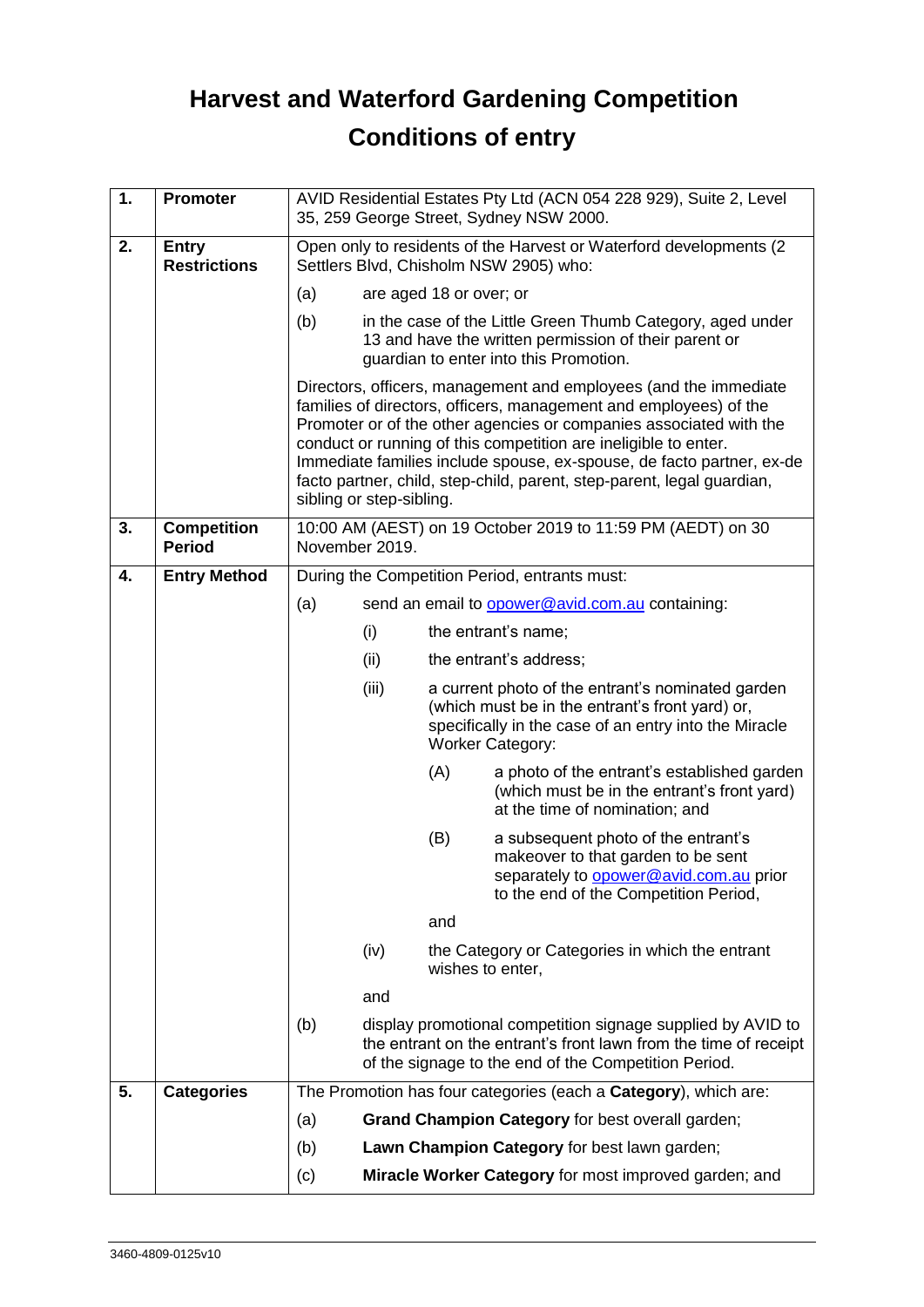|     |                                            | (d)                                                                                                                | Little Green Thumb Category for best gardener aged under<br>13.                                                                                                                                                                                                                 |
|-----|--------------------------------------------|--------------------------------------------------------------------------------------------------------------------|---------------------------------------------------------------------------------------------------------------------------------------------------------------------------------------------------------------------------------------------------------------------------------|
| 6.  | <b>Winner</b><br><b>Determination</b>      | The best valid entry for each Category, as determined by the judges,<br>will each win the prize for that Category. |                                                                                                                                                                                                                                                                                 |
|     |                                            |                                                                                                                    | In the event that the Promoter deems in its absolute discretion that<br>any or all entries for a given Category are unsuitable, the Promoter<br>reserves the right to not award the prize allocated for that Category.                                                          |
| 7.  | <b>Prize Details</b>                       | There are four prizes to be won, one for each Category, which are as<br>follows:                                   |                                                                                                                                                                                                                                                                                 |
|     |                                            | (a)                                                                                                                | Grand Champion Category: one travel voucher from<br>Greenhills Travel Centre valued at \$1,000.00 (including<br>GST);                                                                                                                                                           |
|     |                                            | (b)                                                                                                                | Lawn Champion Category: one Bunnings voucher valued at<br>\$500.00 (including GST);                                                                                                                                                                                             |
|     |                                            | (c)                                                                                                                | Miracle Worker Category: one Bunnings voucher valued at<br>\$500.00 (including GST); and                                                                                                                                                                                        |
|     |                                            | (d)                                                                                                                | Little Green Thumb Category: one worm farm valued at<br>\$100.00 (including GST).                                                                                                                                                                                               |
|     |                                            |                                                                                                                    | Each winner will be required to collect their prize from the Waterford<br>Sales and Information Centre (2 Settlers Blv, Chishlom NSW 2905) or<br>make alternative delivery arrangements (at the winner's cost) to<br>receive delivery of the prize.                             |
| 8.  | <b>Prize Pool</b>                          |                                                                                                                    | The total prize pool is valued at up to \$2,100 (including GST).                                                                                                                                                                                                                |
| 9.  | <b>Entry Limits</b>                        |                                                                                                                    | Entrants may only enter into each Category once during the<br>Competition Period, provided that each entry is based on a separate<br>entry and photo. Each entry and photo must be unique and not a<br>duplicate or near duplicate of a previous entry or photo by the entrant. |
| 10. | Winner<br><b>Notification</b>              |                                                                                                                    | The winners will be announced on 1 December 2019 on or about 4:00<br>PM (AEDT) at the award ceremony to be held at Waterford Sales and                                                                                                                                          |
|     |                                            |                                                                                                                    | Information Centre (2 Settlers Blv, Chishlom NSW 2905).                                                                                                                                                                                                                         |
|     |                                            |                                                                                                                    | The winners will be notified by email on 2 December 2019.                                                                                                                                                                                                                       |
| 11. | <b>Prize Claim</b><br><b>Date and Time</b> |                                                                                                                    | Prizes must be claimed by 16 December 2019.                                                                                                                                                                                                                                     |

## **General terms and conditions**

| 12. | Information regarding prizes and how to enter forms part of these conditions. By<br>entering, entrants accept these conditions.                                                                                                                                                                                                                                                                                                                                                                                                              |
|-----|----------------------------------------------------------------------------------------------------------------------------------------------------------------------------------------------------------------------------------------------------------------------------------------------------------------------------------------------------------------------------------------------------------------------------------------------------------------------------------------------------------------------------------------------|
| 13. | The competition will be conducted during the Competition Period.                                                                                                                                                                                                                                                                                                                                                                                                                                                                             |
| 14. | The Promotion is not available in conjunction with any other promotion or offer by the<br>Promoter or any related body corporate.                                                                                                                                                                                                                                                                                                                                                                                                            |
| 15. | Each entrant will receive a return email confirming their successful entry into the<br>competition. By entering this competition, entrants consent to receiving this email.                                                                                                                                                                                                                                                                                                                                                                  |
| 16. | Entries must be received during the Competition Period. Entries are deemed to be<br>received at the time they are received by the Promoter's database and not at the time of<br>submission by the entrant. The Promoter has no control over communications networks<br>and is not liable for any problems associated with them due to traffic congestion,<br>technical malfunction or otherwise. The Promoter is not liable for any consequences of<br>user error including (without limitation) costs incurred in entering the competition. |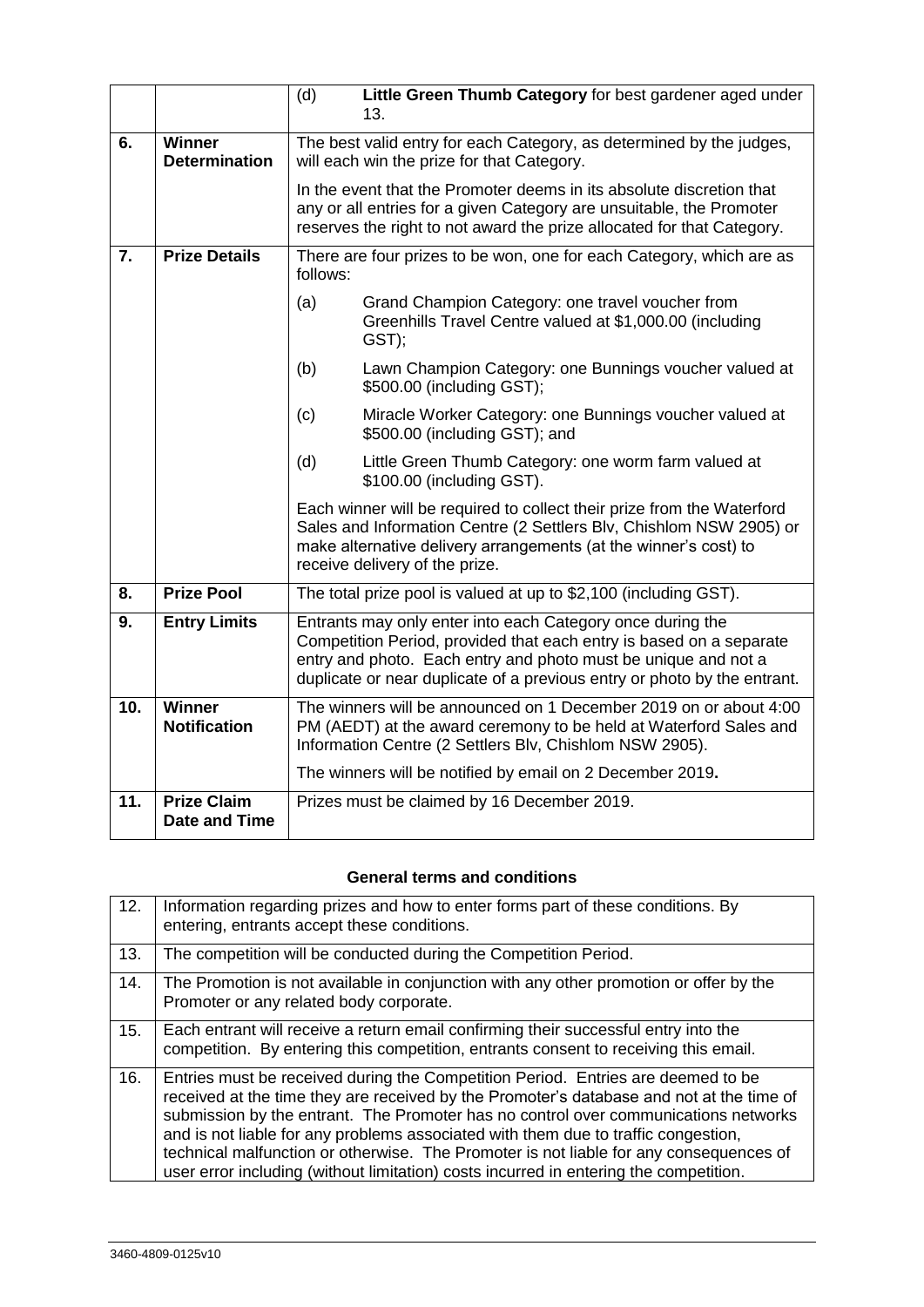<span id="page-2-0"></span>

|     | Consumers are responsible for their own costs associated with accessing the Internet.<br>Automatically generated entries may be disqualified.                                                                                                                                                                                                             |                                                                                                                                                                                                                                        |  |  |
|-----|-----------------------------------------------------------------------------------------------------------------------------------------------------------------------------------------------------------------------------------------------------------------------------------------------------------------------------------------------------------|----------------------------------------------------------------------------------------------------------------------------------------------------------------------------------------------------------------------------------------|--|--|
| 17. | Any dispute in relation to the eligibility to participate in the Promotion or receive a prize<br>will be determined by the Promoter in its absolute discretion.                                                                                                                                                                                           |                                                                                                                                                                                                                                        |  |  |
| 18. | The Promoter is not liable for late, lost, incomplete, misdirected, incorrectly submitted,<br>delayed or illegible entries, correspondence or claims for prizes due to error, omission,<br>tampering, theft, destruction or otherwise.                                                                                                                    |                                                                                                                                                                                                                                        |  |  |
| 19. | This is a game of skill; chance plays no part in determining the winners. Each valid entry<br>will be individually judged (by representatives of the Promoter) based on, among other<br>things, neatness, health of plants and lawns, landscape design, consideration to<br>environmental sustainability and creativity.                                  |                                                                                                                                                                                                                                        |  |  |
| 20. | Each entry must be the entrant's original work. By entering this competition, entrants:                                                                                                                                                                                                                                                                   |                                                                                                                                                                                                                                        |  |  |
|     | (a)                                                                                                                                                                                                                                                                                                                                                       | consent to the Promoter making copies of or publishing the whole or any part of<br>their entry and otherwise exploiting the entry and any rights in relation to the<br>entry, to publicise this competition or for any other purposes; |  |  |
|     | (b)                                                                                                                                                                                                                                                                                                                                                       | undertake to the Promoter that their entry is not, and its use by the Promoter<br>will not be, in breach of any third party intellectual property rights;                                                                              |  |  |
|     | (c)                                                                                                                                                                                                                                                                                                                                                       | grant the Promoter a world-wide, royalty free, perpetual, irrevocable,<br>transferrable licence (with a right to sublicense) to use their entry (including<br>their photograph) submitted as part of this competition for any purpose; |  |  |
|     | (d)                                                                                                                                                                                                                                                                                                                                                       | permit the Promoter to edit, adapt and alter their entry for inclusion on the<br>Promoter's promotional materials;                                                                                                                     |  |  |
|     | (e)                                                                                                                                                                                                                                                                                                                                                       | acknowledge that their entry and their name may be made publicly available by<br>the Promoter (in its absolute discretion) and will be accessible to the general<br>public to view;                                                    |  |  |
|     | (f)                                                                                                                                                                                                                                                                                                                                                       | warrant that any person featured in any photograph has consented to the<br>entrant submitting that photograph into this competition;                                                                                                   |  |  |
|     | (g)                                                                                                                                                                                                                                                                                                                                                       | warrant that their entry contains no virus or other computer code or material<br>embedded in it which may have a negative impact on the Promoter's<br>promotional materials or any network or third party computer systems; and        |  |  |
|     | (h)                                                                                                                                                                                                                                                                                                                                                       | warrant that any persons appearing in their photograph are 18 years of age or<br>older or, if any person is under 18 years of age, that their parent's or guardian's<br>consent has been provided.                                     |  |  |
| 21. | The Promoter may (but is not obliged to) determine at any time, in its absolute discretion,<br>whether or not to publish any entries on the Promoter's promotional materials, or amend,<br>edit or modify any entries (or any part thereof), or disqualify or invalidate any entry<br>including (without limitation) if the Promoter is of the view that: |                                                                                                                                                                                                                                        |  |  |
|     | (a)                                                                                                                                                                                                                                                                                                                                                       | the entry does not comply with paragraph 20; or                                                                                                                                                                                        |  |  |
|     | (b)                                                                                                                                                                                                                                                                                                                                                       | the entry otherwise breaches these conditions of entry.                                                                                                                                                                                |  |  |
| 22. | The best valid entry for each Category, as determined by the judges, will win the prize for<br>that Category.                                                                                                                                                                                                                                             |                                                                                                                                                                                                                                        |  |  |
| 23. | The prizes are as stated in the Prize Details.                                                                                                                                                                                                                                                                                                            |                                                                                                                                                                                                                                        |  |  |
| 24. | In the case of the Little Green Thumbs Category, the prize will be awarded to the<br>winner's parent or guardian on the winner's behalf. As a condition of accepting or<br>participating in any prize on behalf of a winner, the winner's parent or guardian accepts<br>these conditions.                                                                 |                                                                                                                                                                                                                                        |  |  |
| 25. | All vouchers are subject to the terms and conditions, including period of validity, imposed<br>by:                                                                                                                                                                                                                                                        |                                                                                                                                                                                                                                        |  |  |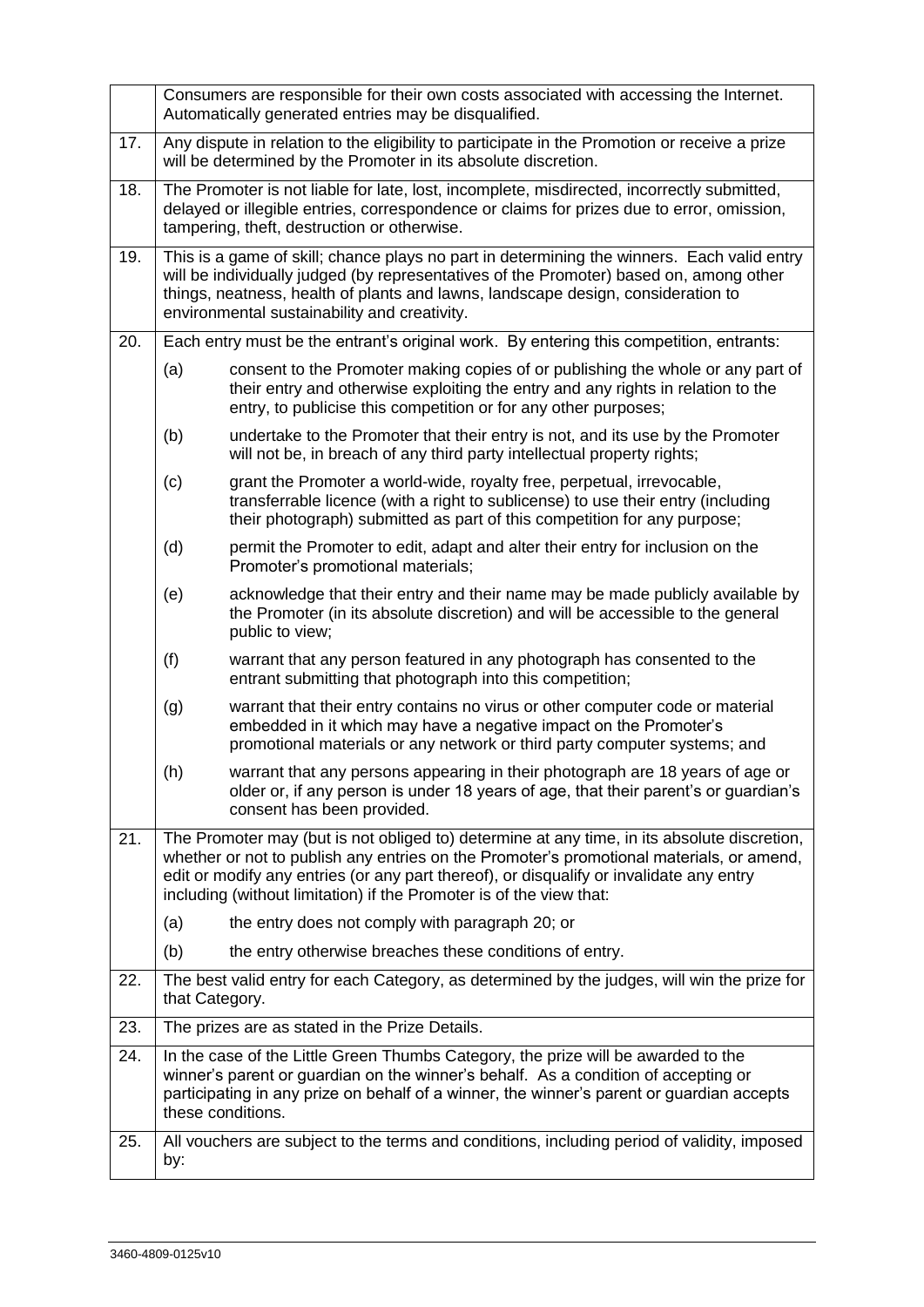|     | in the case of a Bunnings voucher, Bunnings, which can be found at<br>(a)<br>https://www.bunnings.com.au/online-shopping-terms; and                                                                                                                                                                                                                                                                                                                                                                                                                                                                                                                                                                                                                                               |
|-----|-----------------------------------------------------------------------------------------------------------------------------------------------------------------------------------------------------------------------------------------------------------------------------------------------------------------------------------------------------------------------------------------------------------------------------------------------------------------------------------------------------------------------------------------------------------------------------------------------------------------------------------------------------------------------------------------------------------------------------------------------------------------------------------|
|     | (b)<br>in the case of a travel voucher from Greenhills Travel Centre, Greenhills Travel<br>Centre, which can be found at http://www.greenhillstravelcentre.com.au/terms-<br>conditions.                                                                                                                                                                                                                                                                                                                                                                                                                                                                                                                                                                                           |
| 26. | The winners will be notified in accordance with the Winner Notification section of these<br>conditions.                                                                                                                                                                                                                                                                                                                                                                                                                                                                                                                                                                                                                                                                           |
| 27. | The winners must, at the Promoter's request, participate in all promotional activity (such<br>as publicity and photography) surrounding the winning of any prize, free of charge, and<br>they consent to the Promoter using their names and images in promotional material.                                                                                                                                                                                                                                                                                                                                                                                                                                                                                                       |
| 28. | The Promoter may require winners to provide proof of identity, proof of age, proof of<br>residency or proof that a garden nominated by the entrant is that entrant's garden.<br>Identification considered suitable for verification is at the Promoter's discretion. The<br>winners consent to the Promoter entering their premises for the purpose of verifying that<br>the garden they have nominated is their garden.                                                                                                                                                                                                                                                                                                                                                          |
| 29. | If a winning entry is deemed not to comply with these conditions of entry, the entry will be<br>discarded and the prize will be awarded to the entrant who submitted the next best valid<br>entry, as determined by the judges.                                                                                                                                                                                                                                                                                                                                                                                                                                                                                                                                                   |
| 30. | The Promoter may, in its sole discretion, disqualify all entries from, and prohibit further<br>participation in this competition by, any person (including without limitation a winner) who<br>tampers with or benefits from any tampering with the entry process or with the operation<br>of the competition or acts in violation of these conditions, acts in a disruptive manner or<br>acts with the intent or effect of annoying, abusing, threatening or harassing any other<br>person or behaves in a manner which may diminish the good name or reputation of the<br>Promoter or any of its related bodies corporate or the agencies or companies associated<br>with this competition, is contrary to law or is otherwise inappropriate.                                   |
| 31. | The Promoter's decision is final and no correspondence will be entered into.                                                                                                                                                                                                                                                                                                                                                                                                                                                                                                                                                                                                                                                                                                      |
| 32. | The prizes are not transferable or exchangeable and cannot be redeemed for cash. The<br>Promoter accepts no responsibility for any variation in prize value. If a prize is<br>unavailable for any reason, the Promoter may substitute for that prize another item of<br>equal or higher value as determined by the Promoter.                                                                                                                                                                                                                                                                                                                                                                                                                                                      |
| 33. | If a prize has not been accepted or claimed in accordance with the Prize Claim Date and<br>Time or if, after making all reasonable attempts, the Promoter cannot contact the winner<br>(or the winner does not contact the Promoter) by the Prize Claim Date and Time, the<br>relevant winner's entry will be deemed invalid and the Promoter will distribute the<br>relevant prize to the entrant who submitted the next best valid entry.                                                                                                                                                                                                                                                                                                                                       |
| 34. | The Promoter and its associated agencies and companies will not be liable for any loss<br>(including, without limitation, indirect, special or consequential loss or loss of profits),<br>expense, damage, personal injury, illness or death which is suffered or sustained<br>(whether or not arising from any person's negligence) in connection with this competition<br>or accepting or using any prize, except for any liability which cannot be excluded by law<br>(in which case that liability is limited to the minimum allowable by law). Nothing in these<br>conditions restricts, excludes or modifies or purports to restrict, exclude or modify any<br>statutory consumer rights under any applicable law including the Competition and<br>Consumer Act 2010 (Cth). |
| 35. | Without limiting the previous paragraph, the Promoter and its associated agencies and<br>companies will not be liable for any damage, loss or delay in transit to prizes. Prizes will<br>be delivered in Australia only.                                                                                                                                                                                                                                                                                                                                                                                                                                                                                                                                                          |
| 36. | The Promoter may communicate or advertise this competition using<br>Facebook. However, the competition is in no way sponsored, endorsed or administered<br>by, or associated with, Facebook. Entrants are providing their information to the                                                                                                                                                                                                                                                                                                                                                                                                                                                                                                                                      |